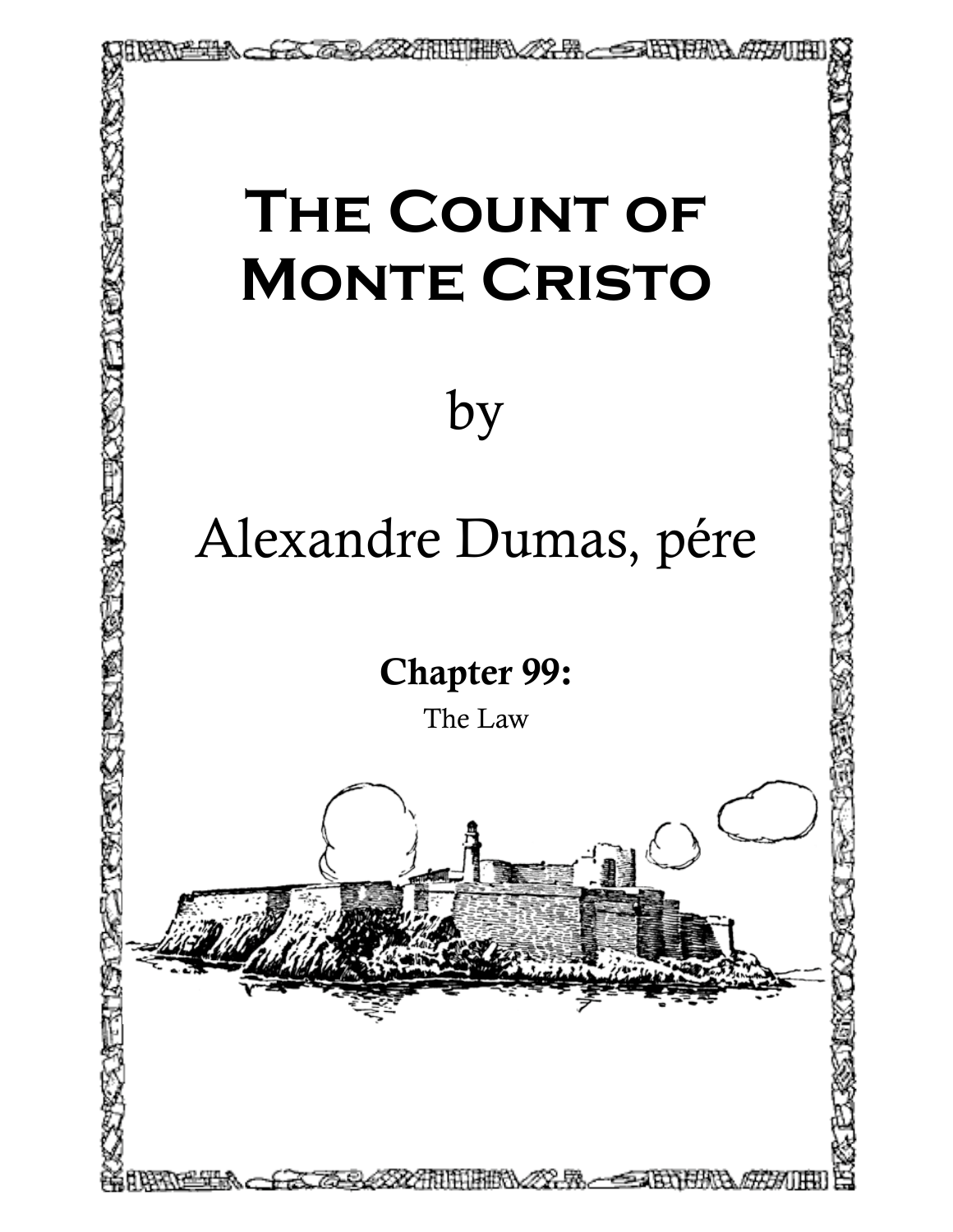We have seen how quietly Mademoiselle Danglars and Mademoiselle d'Armilly accomplished their transformation and flight; the fact being that every one was too much occupied in his or her own affairs to think of theirs. We will leave the banker contemplating the enormous magnitude of his debt before the phantom of bankruptcy, and follow the baroness, who after being momentarily crushed under the weight of the blow which had struck her, had gone to seek her usual adviser, Lucien Debray. The baroness had looked forward to this marriage as a means of ridding her of a guardianship which, over a girl of Eugenie's character, could not fail to be rather a troublesome undertaking; for in the tacit relations which maintain the bond of family union, the mother, to maintain her ascendancy over her daughter, must never fail to be a model of wisdom and a type of perfection.

Now, Madame Danglars feared Eugenie's sagacity and the influence of Mademoiselle d'Armilly; she had frequently observed the contemptuous expression with which her daughter looked upon Debray,—an expression which seemed to imply that she understood all her mother's amorous and pecuniary relationships with the intimate secretary; moreover, she saw that Eugenie detested Debray,—not only because he was a source of dissension and scandal under the paternal roof, but because she had at once classed him in that catalogue of bipeds whom Plato endeavors to withdraw from the appellation of men, and whom Diogenes designated as animals upon two legs without feathers.

Unfortunately, in this world of ours, each person views things through a certain medium, and so is prevented from seeing in the same light as others, and Madame Danglars, therefore, very much regretted that the marriage of Eugenie had not taken place, not only because the match was good, and likely to insure the happiness of her child, but because it would also set her at liberty. She ran therefore to Debray, who, after having like the rest of Paris witnessed the contract scene and the scandal attending it, had retired in haste to his club, where he was chatting with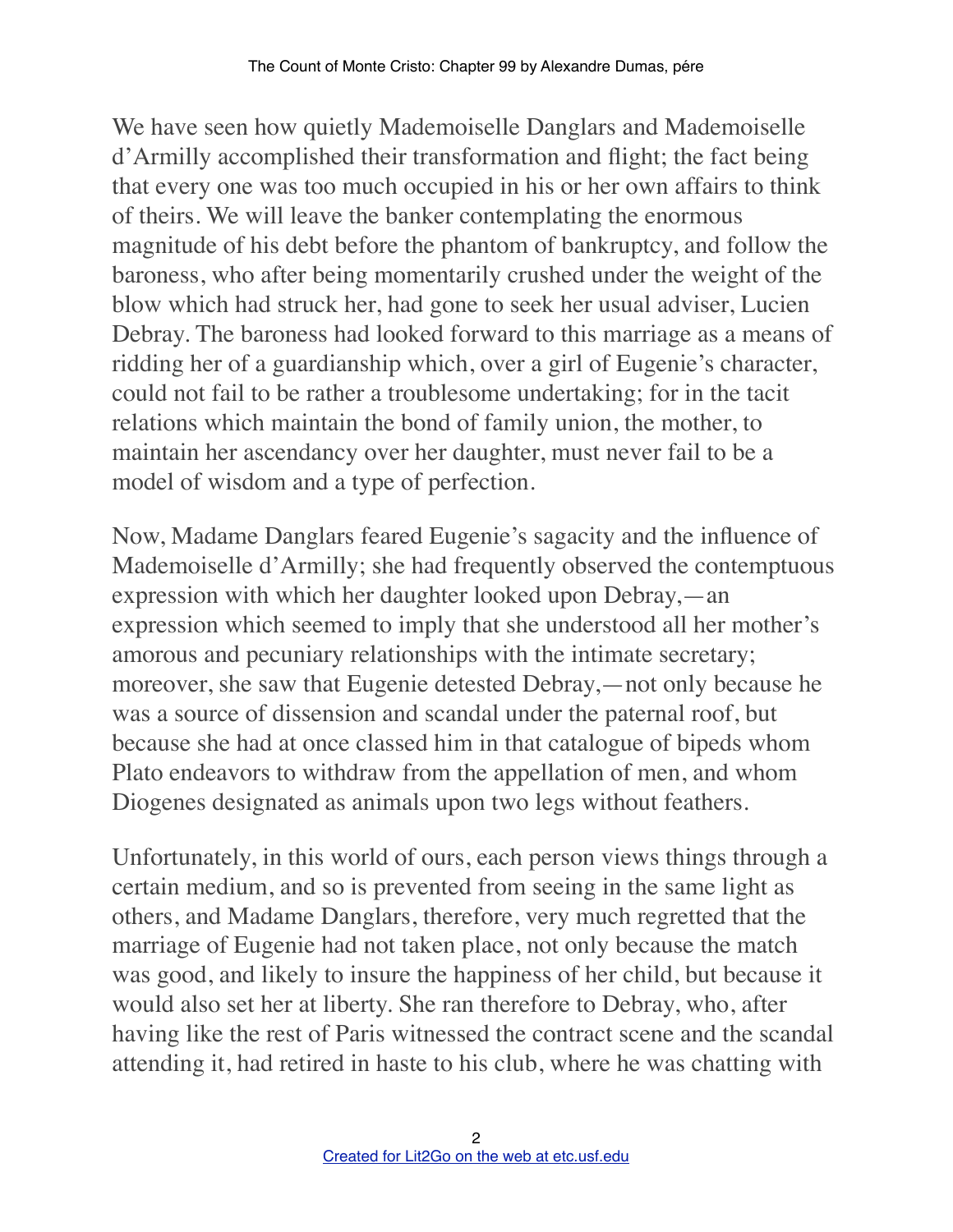some friends upon the events which served as a subject of conversation for three–fourths of that city known as the capital of the world.

At the precise time when Madame Danglars, dressed in black and concealed in a long veil, was ascending the stairs leading to Debray's apartments,—notwithstanding the assurances of the concierge that the young man was not at home,—Debray was occupied in repelling the insinuations of a friend, who tried to persuade him that after the terrible scene which had just taken place he ought, as a friend of the family, to marry Mademoiselle Danglars and her two millions. Debray did not defend himself very warmly, for the idea had sometimes crossed his mind; still, when he recollected the independent, proud spirit of Eugenie, he positively rejected it as utterly impossible, though the same thought again continually recurred and found a resting–place in his heart. Tea, play, and the conversation, which had become interesting during the discussion of such serious affairs, lasted till one o'clock in the morning.

Meanwhile Madame Danglars, veiled and uneasy, awaited the return of Debray in the little green room, seated between two baskets of flowers, which she had that morning sent, and which, it must be confessed, Debray had himself arranged and watered with so much care that his absence was half excused in the eyes of the poor woman.

At twenty minutes of twelve, Madame Danglars, tired of waiting, returned home. Women of a certain grade are like prosperous grisettes in one respect, they seldom return home after twelve o'clock. The baroness returned to the hotel with as much caution as Eugenie used in leaving it; she ran lightly up–stairs, and with an aching heart entered her apartment, contiguous, as we know, to that of Eugenie. She was fearful of exciting any remark, and believed firmly in her daughter's innocence and fidelity to the paternal roof. She listened at Eugenie's door, and hearing no sound tried to enter, but the bolts were in place. Madame Danglars then concluded that the young girl had been overcome with the terrible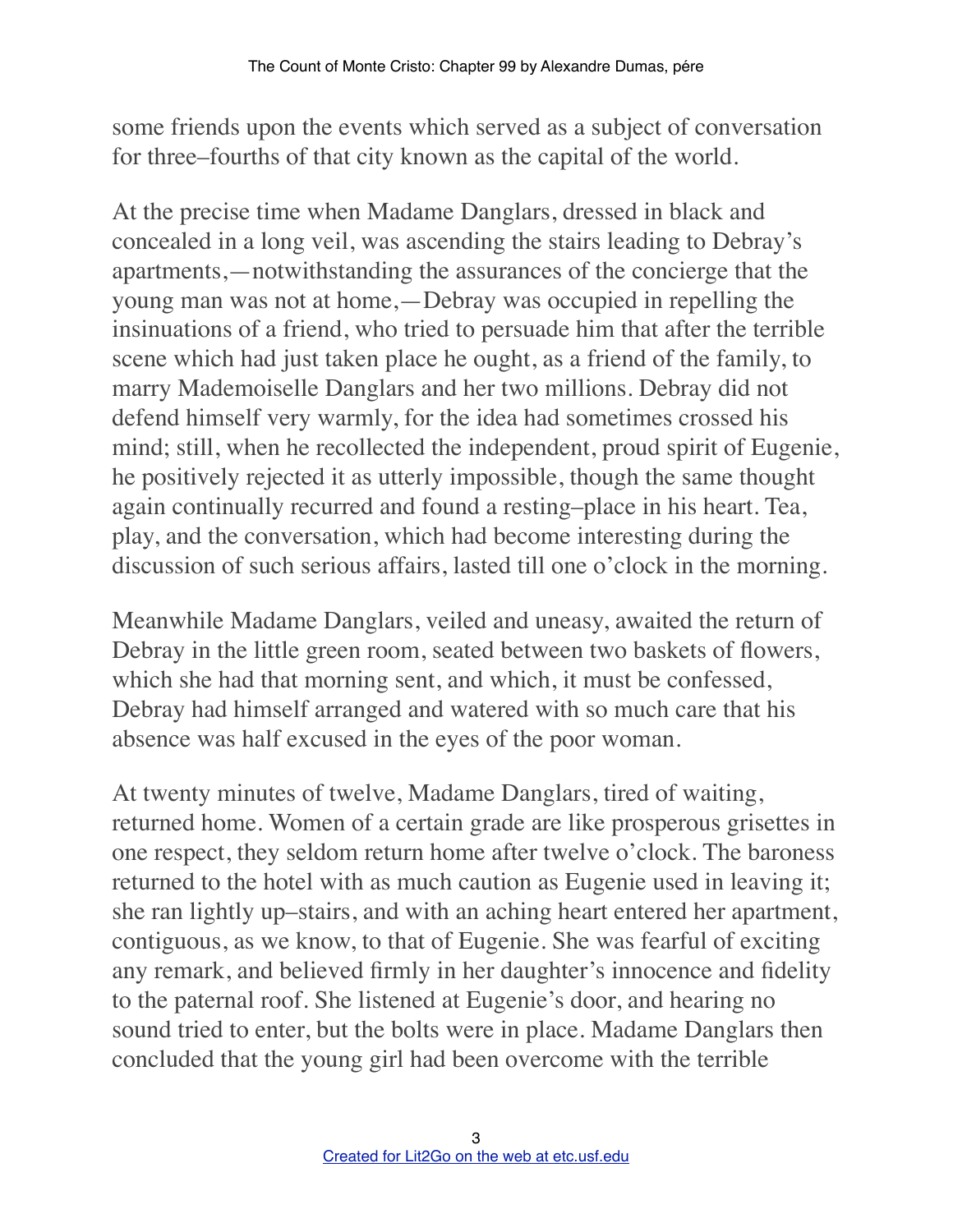excitement of the evening, and had gone to bed and to sleep. She called the maid and questioned her.

"Mademoiselle Eugenie," said the maid, "retired to her apartment with Mademoiselle d'Armilly; they then took tea together, after which they desired me to leave, saying that they needed me no longer." Since then the maid had been below, and like every one else she thought the young ladies were in their own room; Madame Danglars, therefore, went to bed without a shadow of suspicion, and began to muse over the recent events. In proportion as her memory became clearer, the occurrences of the evening were revealed in their true light; what she had taken for confusion was a tumult; what she had regarded as something distressing, was in reality a disgrace. And then the baroness remembered that she had felt no pity for poor Mercedes, who had been afflicted with as severe a blow through her husband and son.

"Eugenie," she said to herself, "is lost, and so are we. The affair, as it will be reported, will cover us with shame; for in a society such as ours satire inflicts a painful and incurable wound. How fortunate that Eugenie is possessed of that strange character which has so often made me tremble!" And her glance was turned towards heaven, where a mysterious providence disposes all things, and out of a fault, nay, even a vice, sometimes produces a blessing. And then her thoughts, cleaving through space like a bird in the air, rested on Cavalcanti. This Andrea was a wretch, a robber, an assassin, and yet his manners showed the effects of a sort of education, if not a complete one; he had been presented to the world with the appearance of an immense fortune, supported by an honorable name. How could she extricate herself from this labyrinth? To whom would she apply to help her out of this painful situation? Debray, to whom she had run, with the first instinct of a woman towards the man she loves, and who yet betrays her,—Debray could but give her advice, she must apply to some one more powerful than he.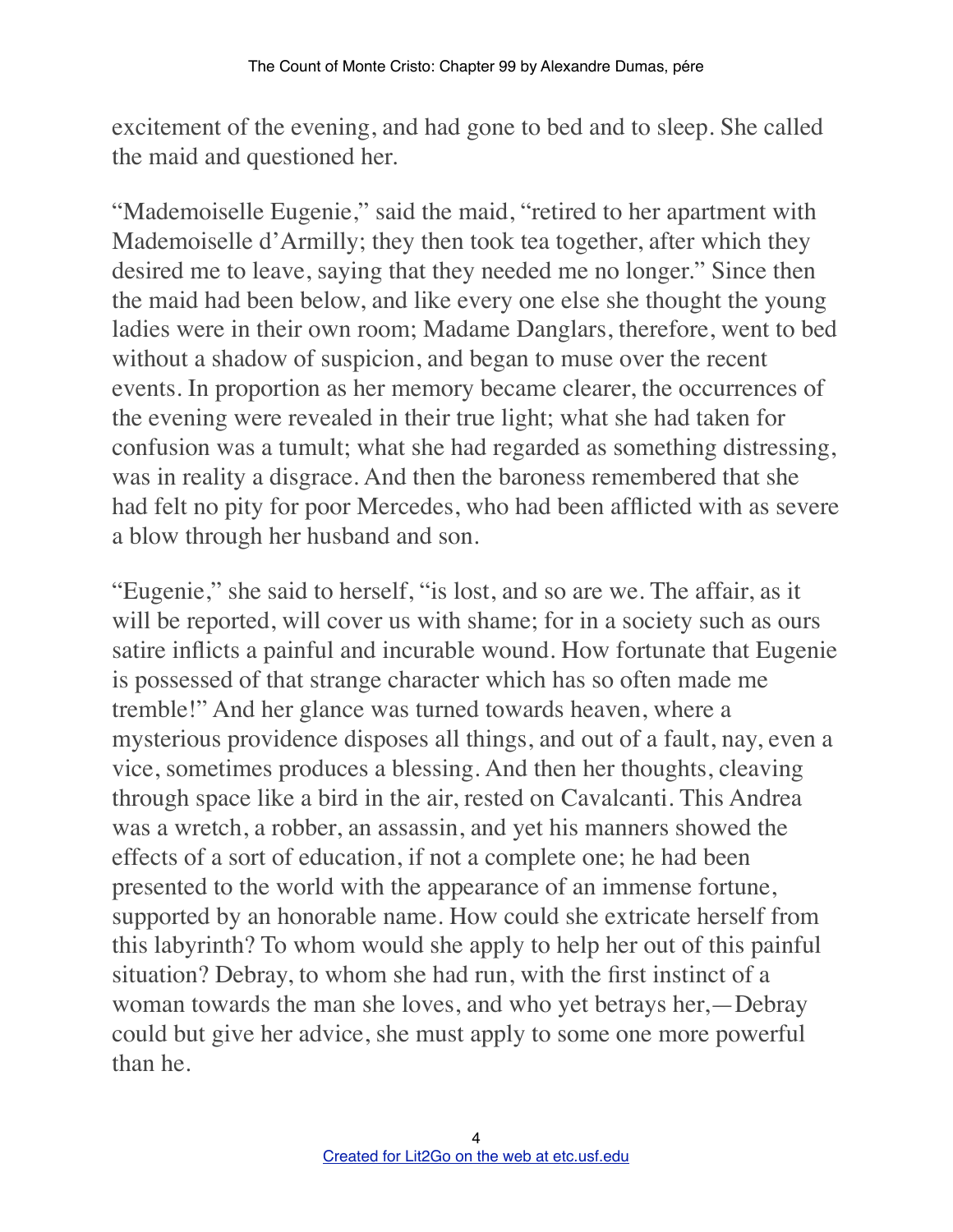The baroness then thought of M. de Villefort. It was M. de Villefort who had remorselessly brought misfortune into her family, as though they had been strangers. But, no; on reflection, the procureur was not a merciless man; and it was not the magistrate, slave to his duties, but the friend, the loyal friend, who roughly but firmly cut into the very core of the corruption; it was not the executioner, but the surgeon, who wished to withdraw the honor of Danglars from ignominious association with the disgraced young man they had presented to the world as their son– in–law. And since Villefort, the friend of Danglars, had acted in this way, no one could suppose that he had been previously acquainted with, or had lent himself to, any of Andrea's intrigues. Villefort's conduct, therefore, upon reflection, appeared to the baroness as if shaped for their mutual advantage. But the inflexibility of the procureur should stop there; she would see him the next day, and if she could not make him fail in his duties as a magistrate, she would, at least, obtain all the indulgence he could allow. She would invoke the past, recall old recollections; she would supplicate him by the remembrance of guilty, yet happy days. M. de Villefort would stifle the affair; he had only to turn his eyes on one side, and allow Andrea to fly, and follow up the crime under that shadow of guilt called contempt of court. And after this reasoning she slept easily.

At nine o'clock next morning she arose, and without ringing for her maid or giving the least sign of her activity, she dressed herself in the same simple style as on the previous night; then running down–stairs, she left the hotel, walked to the Rue de Provence, called a cab, and drove to M. de Villefort's house. For the last month this wretched house had presented the gloomy appearance of a lazaretto infected with the plague. Some of the apartments were closed within and without; the shutters were only opened to admit a minute's air, showing the scared face of a footman, and immediately afterwards the window would be closed, like a gravestone falling on a sepulchre, and the neighbors would say to each other in a low voice, "Will there be another funeral to–day at the procureur's house?" Madame Danglars involuntarily shuddered at the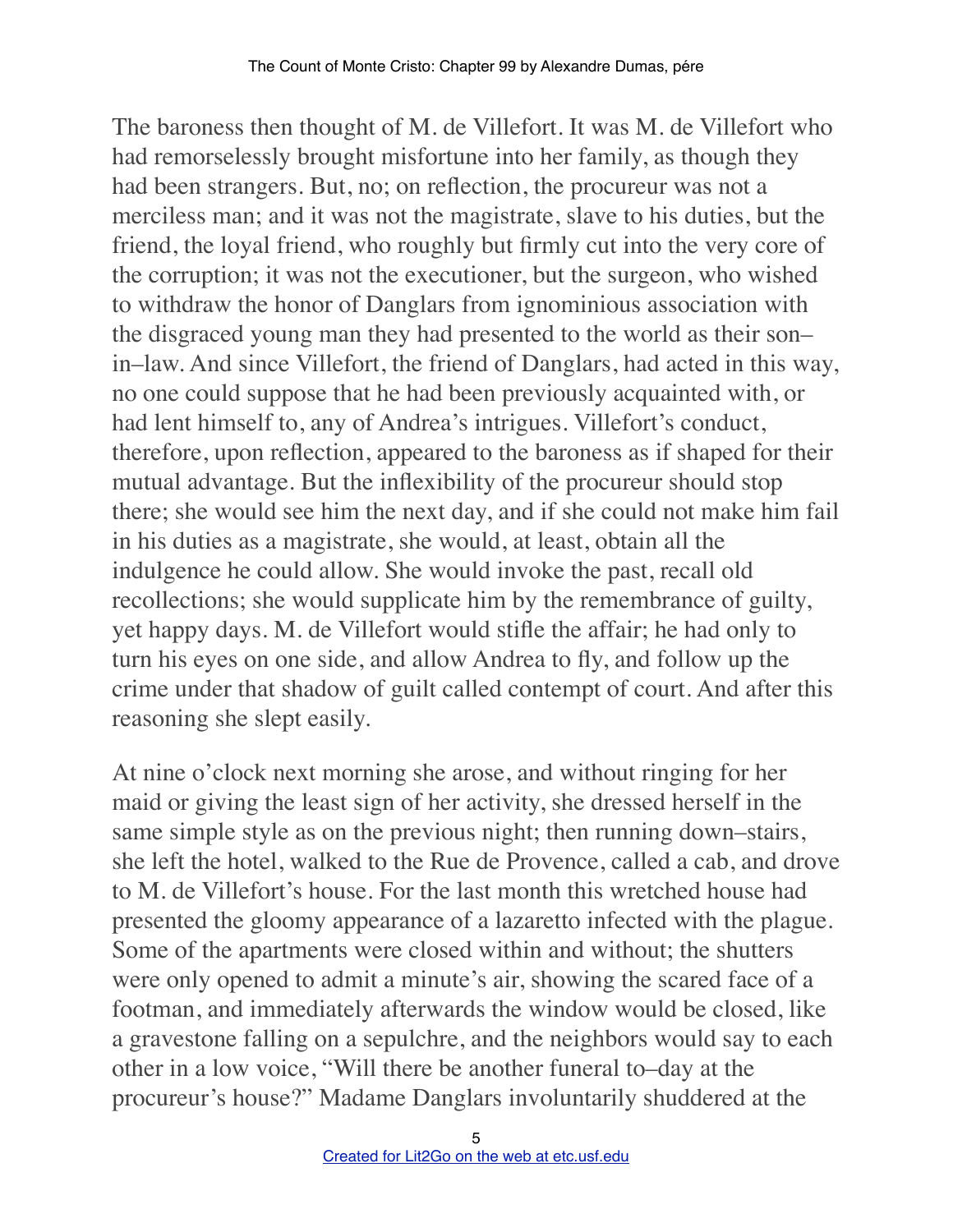desolate aspect of the mansion; descending from the cab, she approached the door with trembling knees, and rang the bell. Three times did the bell ring with a dull, heavy sound, seeming to participate, in the general sadness, before the concierge appeared and peeped through the door, which he opened just wide enough to allow his words to be heard. He saw a lady, a fashionable, elegantly dressed lady, and yet the door remained almost closed.

"Do you intend opening the door?" said the baroness.

"First, madame, who are you?"

"Who am I? You know me well enough."

"We no longer know any one, madame."

"You must be mad, my friend," said the baroness.

"Where do you come from?"

"Oh, this is too much!"

"Madame, these are my orders; excuse me. Your name?"

"The baroness Danglars; you have seen me twenty times."

"Possibly, madame. And now, what do you want?"

"Oh, how extraordinary! I shall complain to M. de Villefort of the impertinence of his servants."

"Madame, this is precaution, not impertinence; no one enters here without an order from M. d'Avrigny, or without speaking to the procureur."

"Well, I have business with the procureur."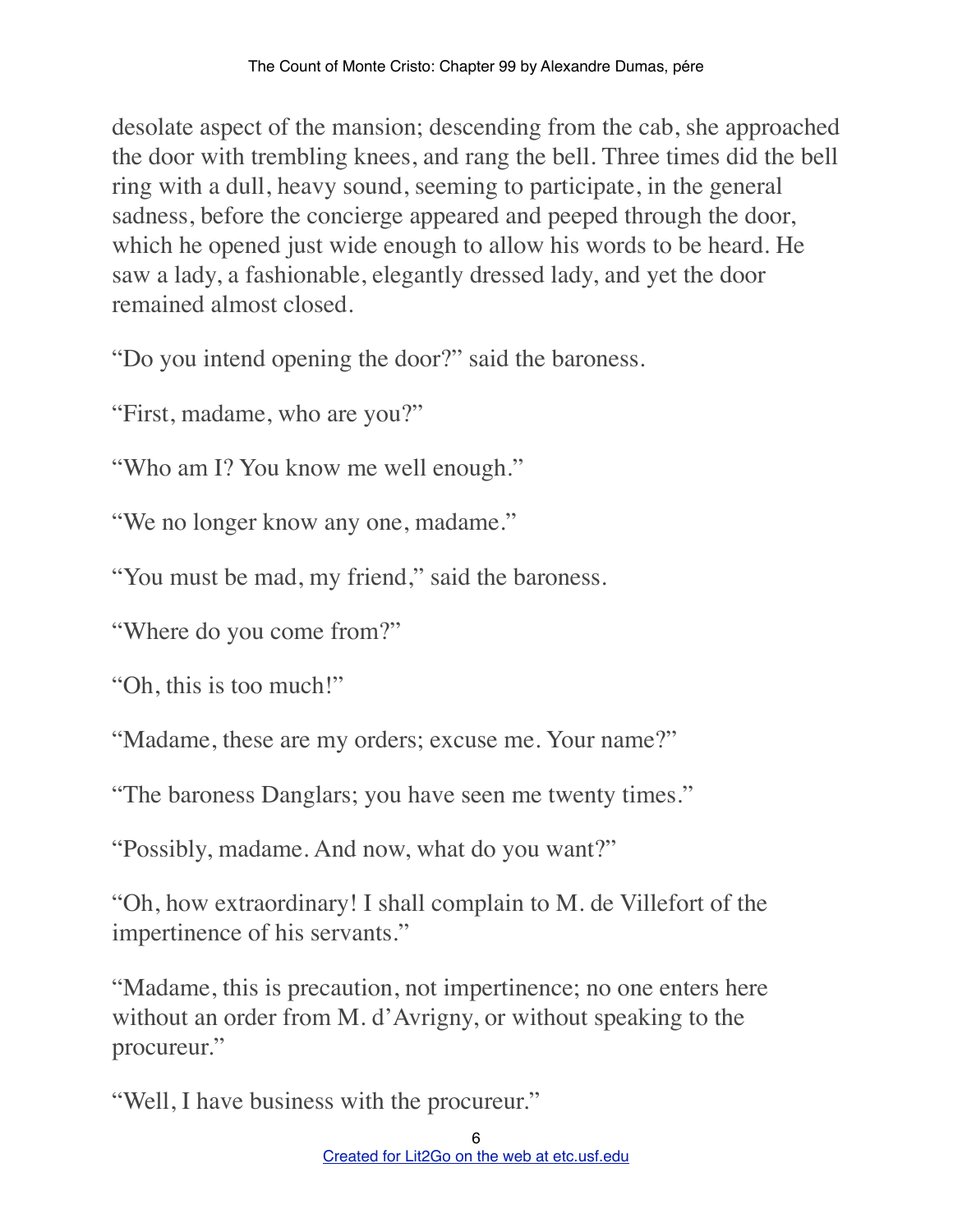"Is it pressing business?"

"You can imagine so, since I have not even brought my carriage out yet. But enough of this—here is my card, take it to your master."

"Madame will await my return?"

"Yes; go." The concierge closed the door, leaving Madame Danglars in the street. She had not long to wait; directly afterwards the door was opened wide enough to admit her, and when she had passed through, it was again shut. Without losing sight of her for an instant, the concierge took a whistle from his pocket as soon as they entered the court, and blew it. The valet de chambre appeared on the door–steps. "You will excuse this poor fellow, madame," he said, as he preceded the baroness, "but his orders are precise, and M. de Villefort begged me to tell you that he could not act otherwise."

In the court showing his merchandise, was a tradesman who had been admitted with the same precautions. The baroness ascended the steps; she felt herself strongly infected with the sadness which seemed to magnify her own, and still guided by the valet de chambre, who never lost sight of her for an instant, she was introduced to the magistrate's study. Preoccupied as Madame Danglars had been with the object of her visit, the treatment she had received from these underlings appeared to her so insulting, that she began by complaining of it. But Villefort, raising his head, bowed down by grief, looked up at her with so sad a smile that her complaints died upon her lips. "Forgive my servants," he said, "for a terror I cannot blame them for; from being suspected they have become suspicious."

Madame Danglars had often heard of the terror to which the magistrate alluded, but without the evidence of her own eyesight she could never have believed that the sentiment had been carried so far. "You too, then, are unhappy?" she said. "Yes, madame," replied the magistrate.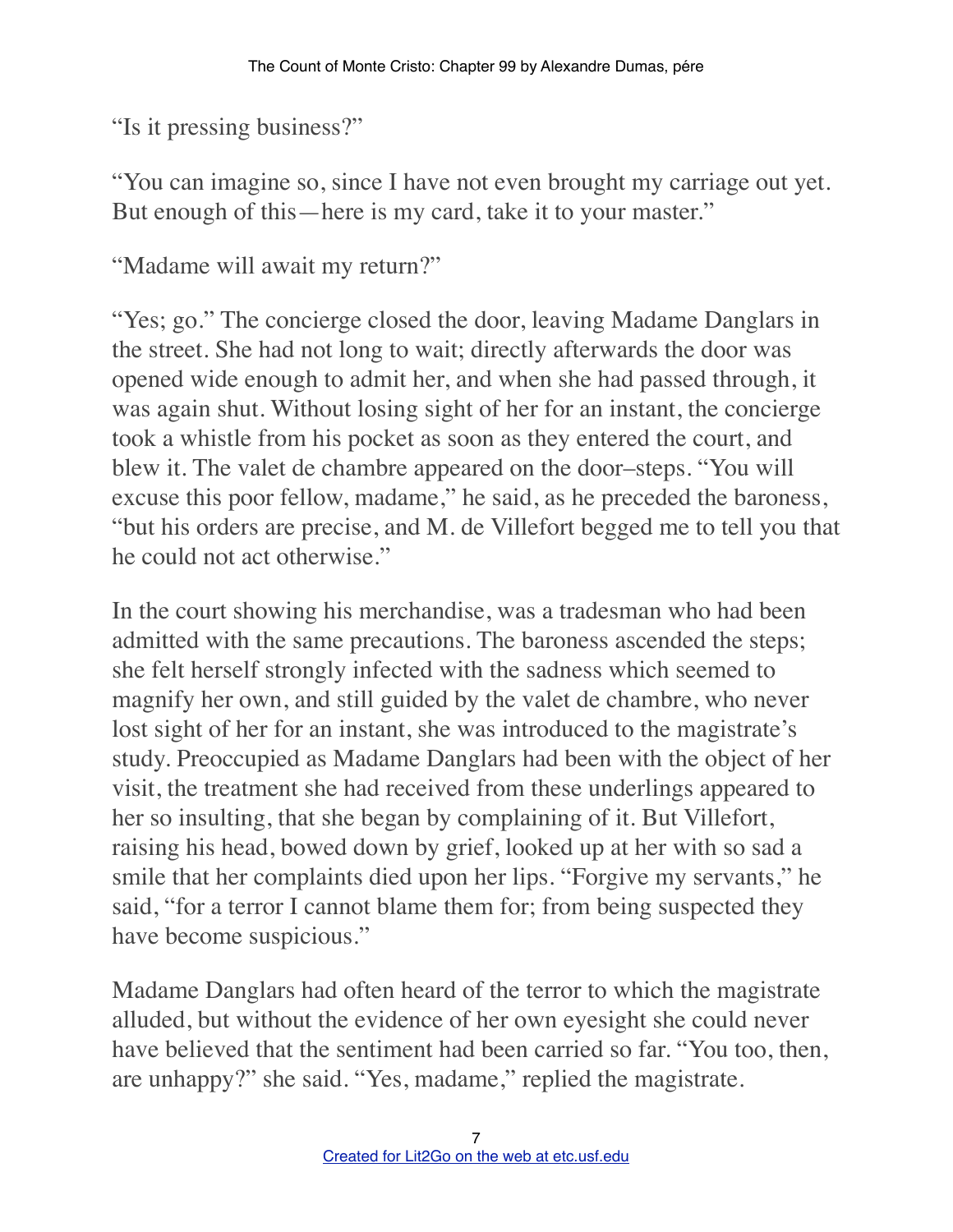"Then you pity me!"

"Sincerely, madame."

"And you understand what brings me here?"

"You wish to speak to me about the circumstance which has just happened?"

"Yes, sir,—a fearful misfortune."

"You mean a mischance."

"A mischance?" repeated the baroness.

"Alas, madame," said the procureur with his imperturbable calmness of manner, "I consider those alone misfortunes which are irreparable."

"And do you suppose this will be forgotten?"

"Everything will be forgotten, madame," said Villefort. "Your daughter will be married to–morrow, if not to–day—in a week, if not to–morrow; and I do not think you can regret the intended husband of your daughter."

Madame Danglars gazed on Villefort, stupefied to find him so almost insultingly calm. "Am I come to a friend?" she asked in a tone full of mournful dignity. "You know that you are, madame," said Villefort, whose pale cheeks became slightly flushed as he gave her the assurance. And truly this assurance carried him back to different events from those now occupying the baroness and him. "Well, then, be more affectionate, my dear Villefort," said the baroness. "Speak to me not as a magistrate, but as a friend; and when I am in bitter anguish of spirit, do not tell me that I ought to be gay." Villefort bowed. "When I hear misfortunes named, madame," he said, "I have within the last few months contracted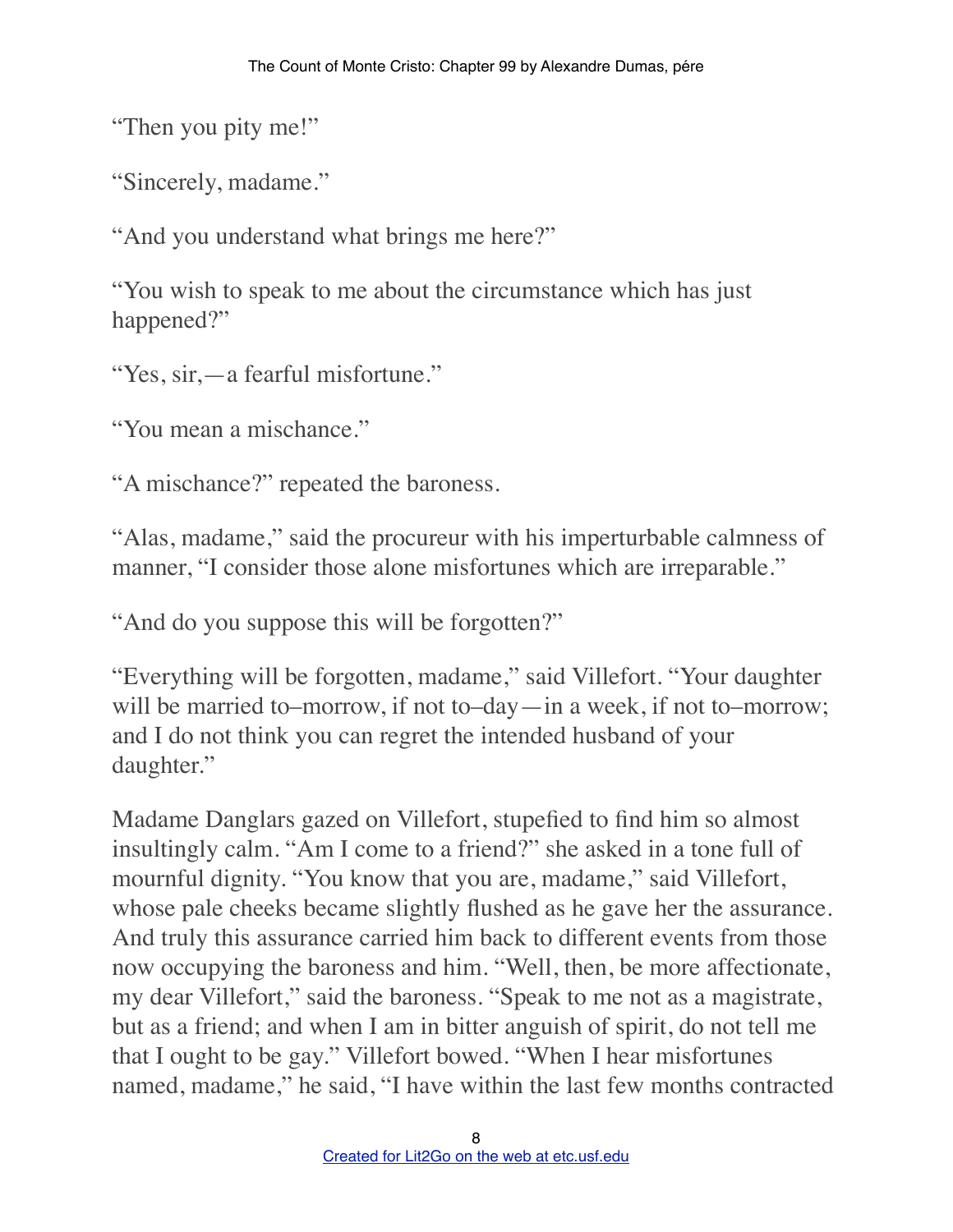the bad habit of thinking of my own, and then I cannot help drawing up an egotistical parallel in my mind. That is the reason that by the side of my misfortunes yours appear to me mere mischances; that is why my dreadful position makes yours appear enviable. But this annoys you; let us change the subject. You were saying, madame"—

"I came to ask you, my friend," said the baroness, "what will be done with this impostor?"

"Impostor," repeated Villefort; "certainly, madame, you appear to extenuate some cases, and exaggerate others. Impostor, indeed!—M. Andrea Cavalcanti, or rather M. Benedetto, is nothing more nor less than an assassin!"

"Sir, I do not deny the justice of your correction, but the more severely you arm yourself against that unfortunate man, the more deeply will you strike our family. Come, forget him for a moment, and instead of pursuing him let him go."

"You are too late, madame; the orders are issued."

"Well, should he be arrested—do they think they will arrest him?"

"I hope so."

"If they should arrest him (I know that sometimes prisoners afford means of escape), will you leave him in prison?"—The procureur shook his head. "At least keep him there till my daughter be married."

"Impossible, madame; justice has its formalities."

"What, even for me?" said the baroness, half jesting, half in earnest. "For all, even for myself among the rest," replied Villefort.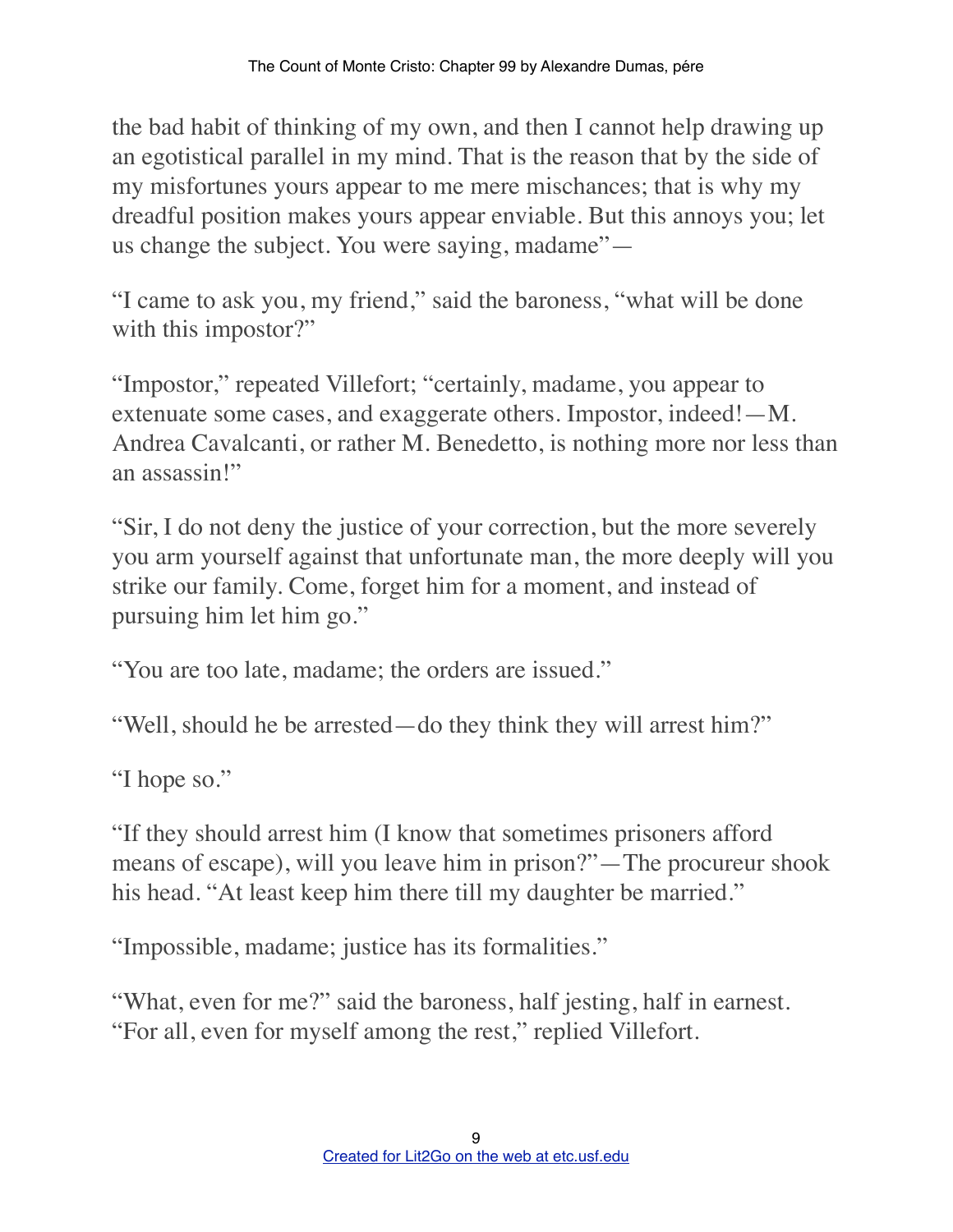"Ah," exclaimed the baroness, without expressing the ideas which the exclamation betrayed. Villefort looked at her with that piercing glance which reads the secrets of the heart. "Yes, I know what you mean," he said; "you refer to the terrible rumors spread abroad in the world, that the deaths which have kept me in mourning for the last three months, and from which Valentine has only escaped by a miracle, have not happened by natural means."

"I was not thinking of that," replied Madame Danglars quickly. "Yes, you were thinking of it, and with justice. You could not help thinking of it, and saying to yourself, 'you, who pursue crime so vindictively, answer now, why are there unpunished crimes in your dwelling?'" The baroness became pale. "You were saying this, were you not?"

```
"Well, I own it."
```

```
"I will answer you."
```
Villefort drew his armchair nearer to Madame Danglars; then resting both hands upon his desk he said in a voice more hollow than usual: "There are crimes which remain unpunished because the criminals are unknown, and we might strike the innocent instead of the guilty; but when the culprits are discovered" (Villefort here extended his hand toward a large crucifix placed opposite to his desk)—"when they are discovered, I swear to you, by all I hold most sacred, that whoever they may be they shall die. Now, after the oath I have just taken, and which I will keep, madame, dare you ask for mercy for that wretch!"

"But, sir, are you sure he is as guilty as they say?"

"Listen; this is his description: 'Benedetto, condemned, at the age of sixteen, for five years to the galleys for forgery.' He promised well, as you see—first a runaway, then an assassin."

"And who is this wretch?"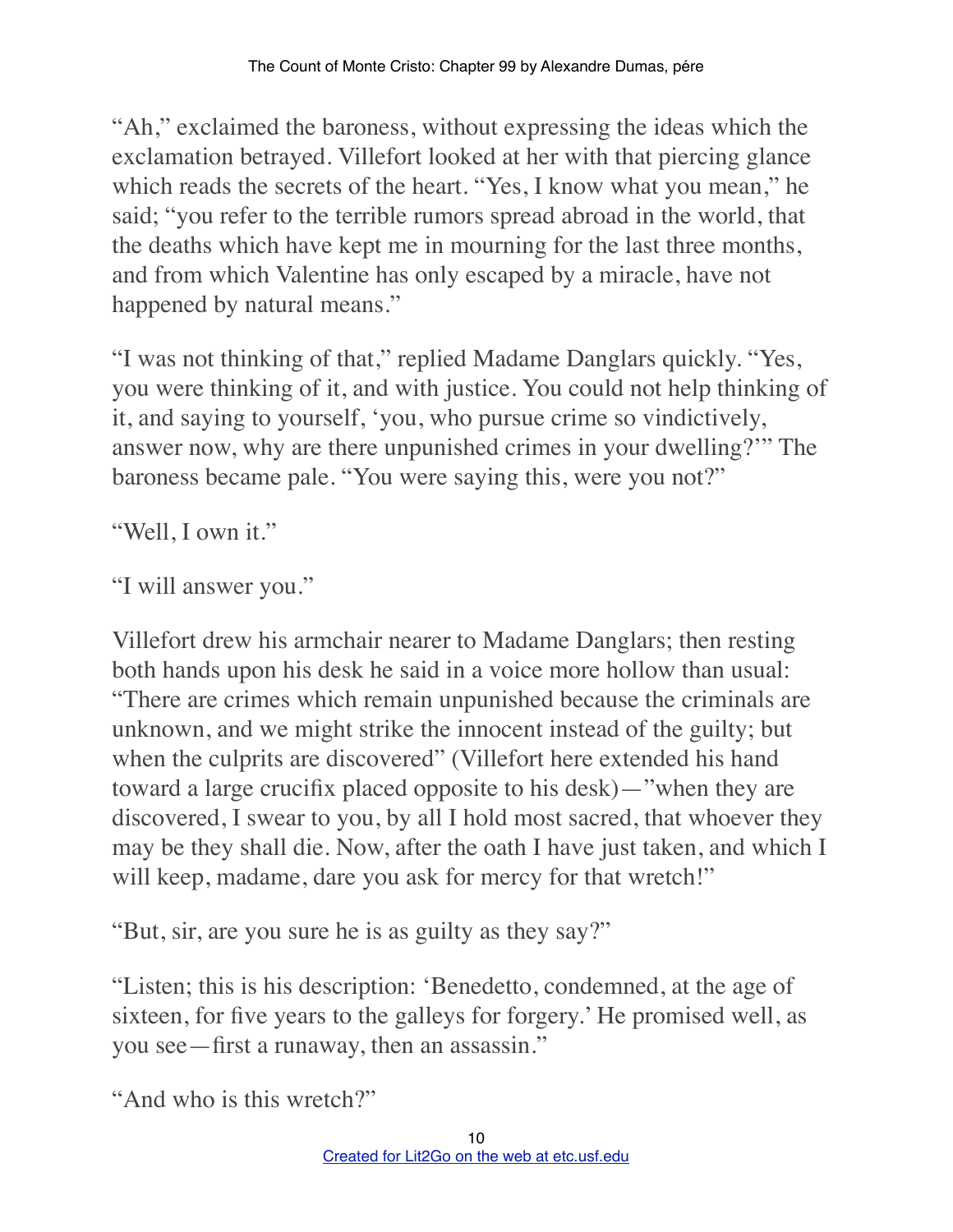"Who can tell?—a vagabond, a Corsican."

"Has no one owned him?"

"No one; his parents are unknown."

"But who was the man who brought him from Lucca?"

"Another rascal like himself, perhaps his accomplice." The baroness clasped her hands. "Villefort," she exclaimed in her softest and most captivating manner.

"For heaven's sake, madame," said Villefort, with a firmness of expression not altogether free from harshness—"for heaven's sake, do not ask pardon of me for a guilty wretch! What am I?—the law. Has the law any eyes to witness your grief? Has the law ears to be melted by your sweet voice? Has the law a memory for all those soft recollections you endeavor to recall? No, madame; the law has commanded, and when it commands it strikes. You will tell me that I am a living being, and not a code—a man, and not a volume. Look at me, madame—look around me. Have mankind treated me as a brother? Have they loved me? Have they spared me? Has any one shown the mercy towards me that you now ask at my hands? No, madame, they struck me, always struck me!

"Woman, siren that you are, do you persist in fixing on me that fascinating eye, which reminds me that I ought to blush? Well, be it so; let me blush for the faults you know, and perhaps—perhaps for even more than those! But having sinned myself,—it may be more deeply than others,—I never rest till I have torn the disguises from my fellow– creatures, and found out their weaknesses. I have always found them; and more,—I repeat it with joy, with triumph,—I have always found some proof of human perversity or error. Every criminal I condemn seems to me living evidence that I am not a hideous exception to the rest. Alas, alas, alas; all the world is wicked; let us therefore strike at wickedness!"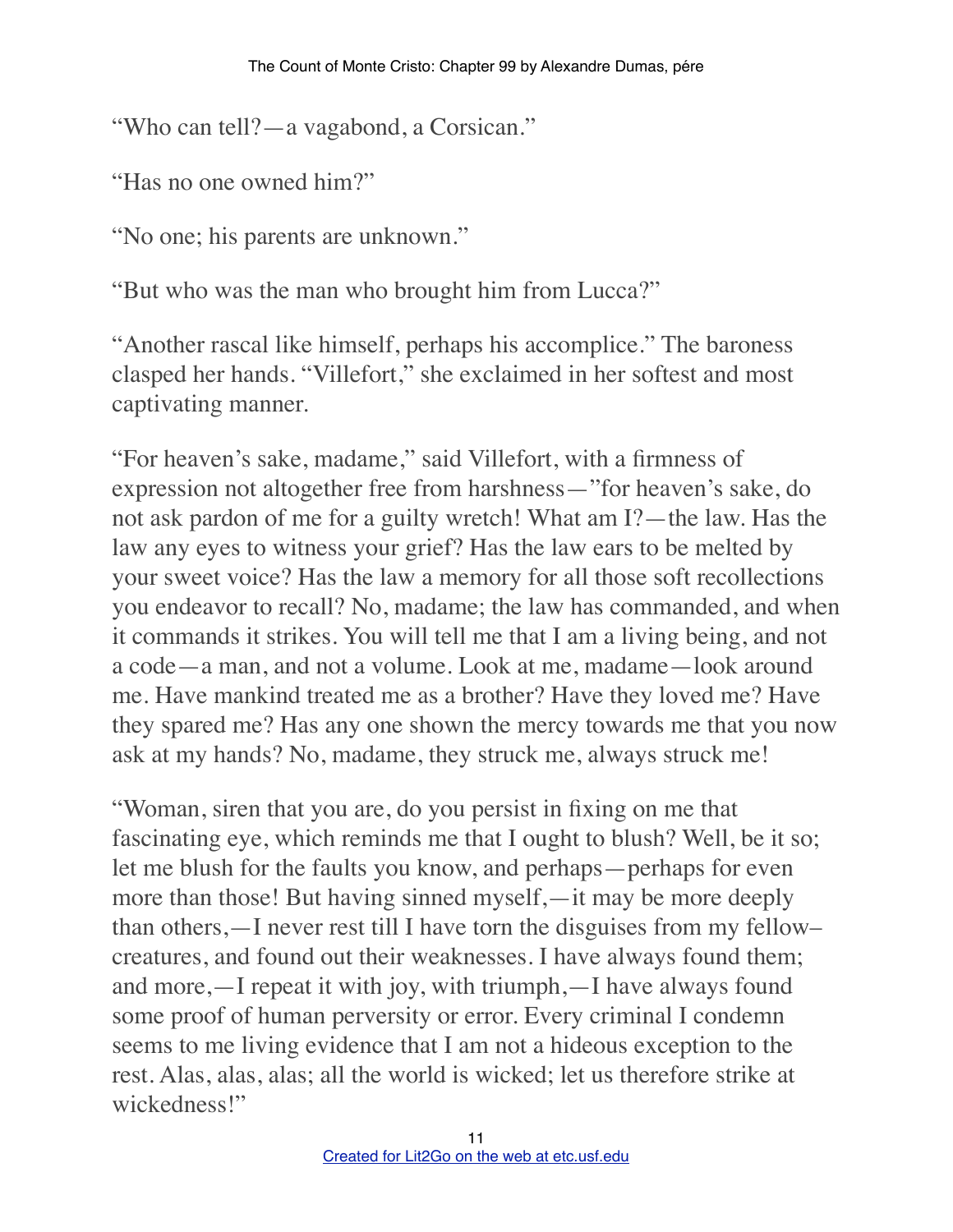Villefort pronounced these last words with a feverish rage, which gave a ferocious eloquence to his words.

"But"' said Madame Danglars, resolving to make a last effort, "this young man, though a murderer, is an orphan, abandoned by everybody."

"So much the worse, or rather, so much the better; it has been so ordained that he may have none to weep his fate."

"But this is trampling on the weak, sir."

"The weakness of a murderer!"

"His dishonor reflects upon us."

"Is not death in my house?"

"Oh, sir," exclaimed the baroness, "you are without pity for others, well, then, I tell you they will have no mercy on you!"

"Be it so!" said Villefort, raising his arms to heaven.

"At least, delay the trial till the next assizes; we shall then have six months before us."

"No, madame," said Villefort; "instructions have been given. There are yet five days left; five days are more than I require. Do you not think that I also long for forgetfulness? While working night and day, I sometimes lose all recollection of the past, and then I experience the same sort of happiness I can imagine the dead feel; still, it is better than suffering."

"But, sir, he has fled; let him escape—inaction is a pardonable offence."

"I tell you it is too late; early this morning the telegraph was employed, and at this very minute"—